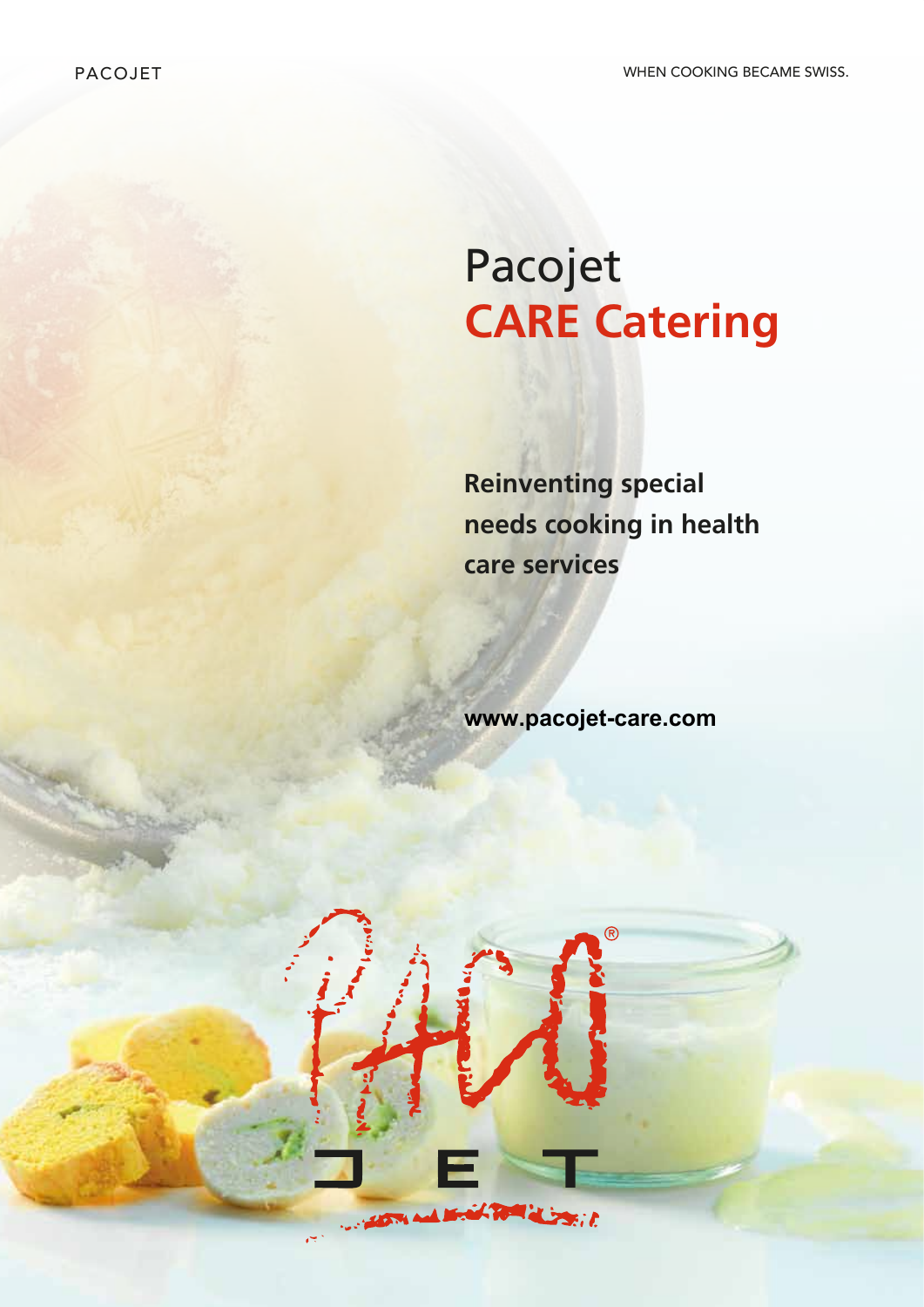

### **Special care diets: a shift in thinking**

The provision of nutritious, balanced meals to persons in need of special care (e.g. sick or elderly dependents) is increasingly recognized as vital to health and well-being. More than ever before, hospital- and nursing-care kitchens are being called upon to tailor their selection of meals and to implement innovative food preparation procedures.

In healthcare chefs have to master different challenges simultaneously:

- Create customized diets to meet individual needs in terms of nutrition, taste and consistency
- Enhance quality of life by serving delicious cuisine rich in colour, flavour, and aroma
- Offer a variety of high-quality meals that are both appealing and easy to eat
- Manage budget restrictions through efficient food preparation and effective utilization of foodstuffs.

### **Innovative solutions with Pacojet**

Pacojet is a revolutionary cooking system that enables chefs to 'micro-puree' deep-frozen foods into an ultra-smooth mousse, cream or sauce without thawing. This unique food-preparation method is called '**pacotizing**'.



### **Pacojet is ideally suited to health-care kitchens because it enables chefs to:**

- **Create premium-quality cuisine** within seconds that conforms to special care dietary requirements:
	- **Dysphagia diet**
	- **Bland diet**
	- **Whole food diet**
	- **Low in salt, cholesterol or sugar**
- **Prepare enticing meals** with natural colours, intense aromas and delicious flavours – to tempt the palate of even the smallest appetite
- **No pre-cooking necessary**, preserve the valuable vitamins and nutrients of fresh high-quality ingredients

### **Working with the Pacojet cooking system offers further advantages:**

### • **Time-saving, no food wastage:**

Prepare, deep-freeze and store. Pacotize as required:

- just add fresh ingredients directly to the Pacojet beaker all you have to do is roughly chop them. No pre-cooking or straining necessary!
- Maintain optimal freshness and hygiene by freezing and storing in the sealed Pacojet beakers
- Pacotize portions as needed, the rest goes back into the freezer for later use.

### • **Fast and versatile:**

- E.g. for preparation of purées, foams, finger food, soups, farces, mousses, and desserts
- Pacotize directly for service or for mise en place at the touch of a button.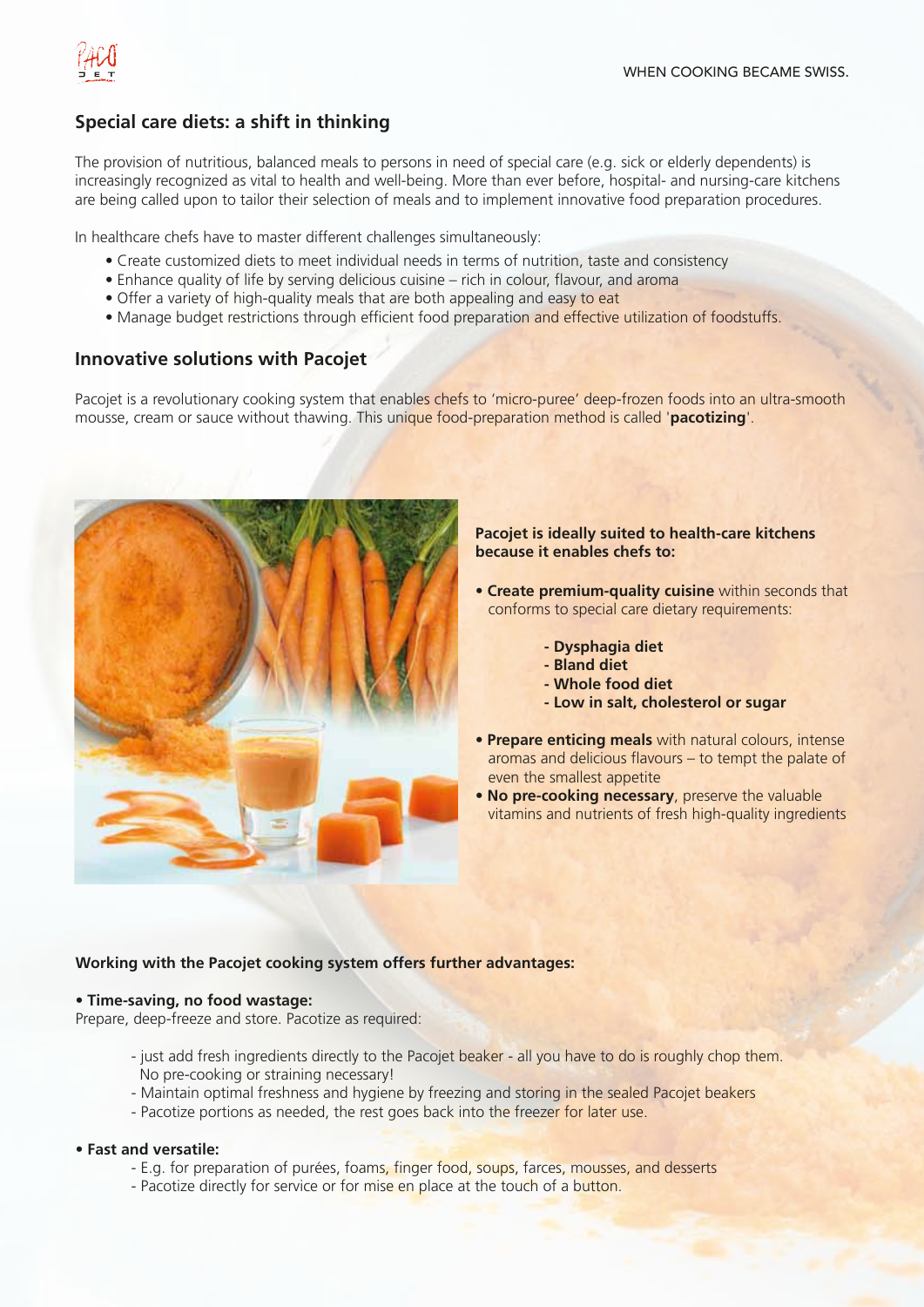

**MAG** 

### **The ultimate food preparation tool for persons with difficulty swallowing**

A major challenge for hospital or nursing home kitchens is providing a selection of high-quality meals for people with chewing or swallowing difficulties (dysphagia). An appropriate menu requires modifications to the consistency of the meal based on degree of swallowing difficulty, ranging from finely chopped to purees to foams.

Pacojet's unique technology of 'pacotizing' enables ultra-fine textures, making it the ideal tool for dysphagia diets:

- Smoothest consistency without pre-cooking; valuable nutrients retained
- Natural colours, intensive aromas and superb flavour; less need for added seasoning
- Recipe base can be easily adapted to produce desired meal variations
- Portions can be made as desired

### **Recipes with Pacojet to produce a dyspagia diet**

Created by renowned Swiss chef Rolf Caviezel, qualified in special care cooking

| <b>Theme</b>     | <b>Basic ingredients</b>      | <b>Served</b> | <b>Variations</b>                                            |
|------------------|-------------------------------|---------------|--------------------------------------------------------------|
| <b>Breakfast</b> | White coffee,<br>Honey, bread | hot or cold   | Snack<br>Dessert / coffee cream                              |
| Salad            | Cucumber salad                | cold          | Appetizer / Cucumber mousse                                  |
| Meat             | Fried chicken                 | hot           | Main course / Chicken salad                                  |
| Starch side dish | Cooked rice                   | hot           | Snack, main course / rice pudding                            |
| Vegetables       | Carrots<br>Red beets          | hot<br>hot    | Main course / carrot mousse<br>Main course / red beet mousse |
| <b>Desserts</b>  | <b>Apples</b>                 | hot / cold    | Snack / Apple tarte                                          |

- Recipes may be prepared using little salt and no flatulence-producing ingredients.
- Ingredients should provide sufficient caloric intake.
- Quantities are calculated for one Pacojet beaker.
- 100 g of recipe base = 1 portion

### **IMPORTANT:**

Please adhere to your country's and your company's food hygiene regulations. All ingredients must be fresh and in perfect condition.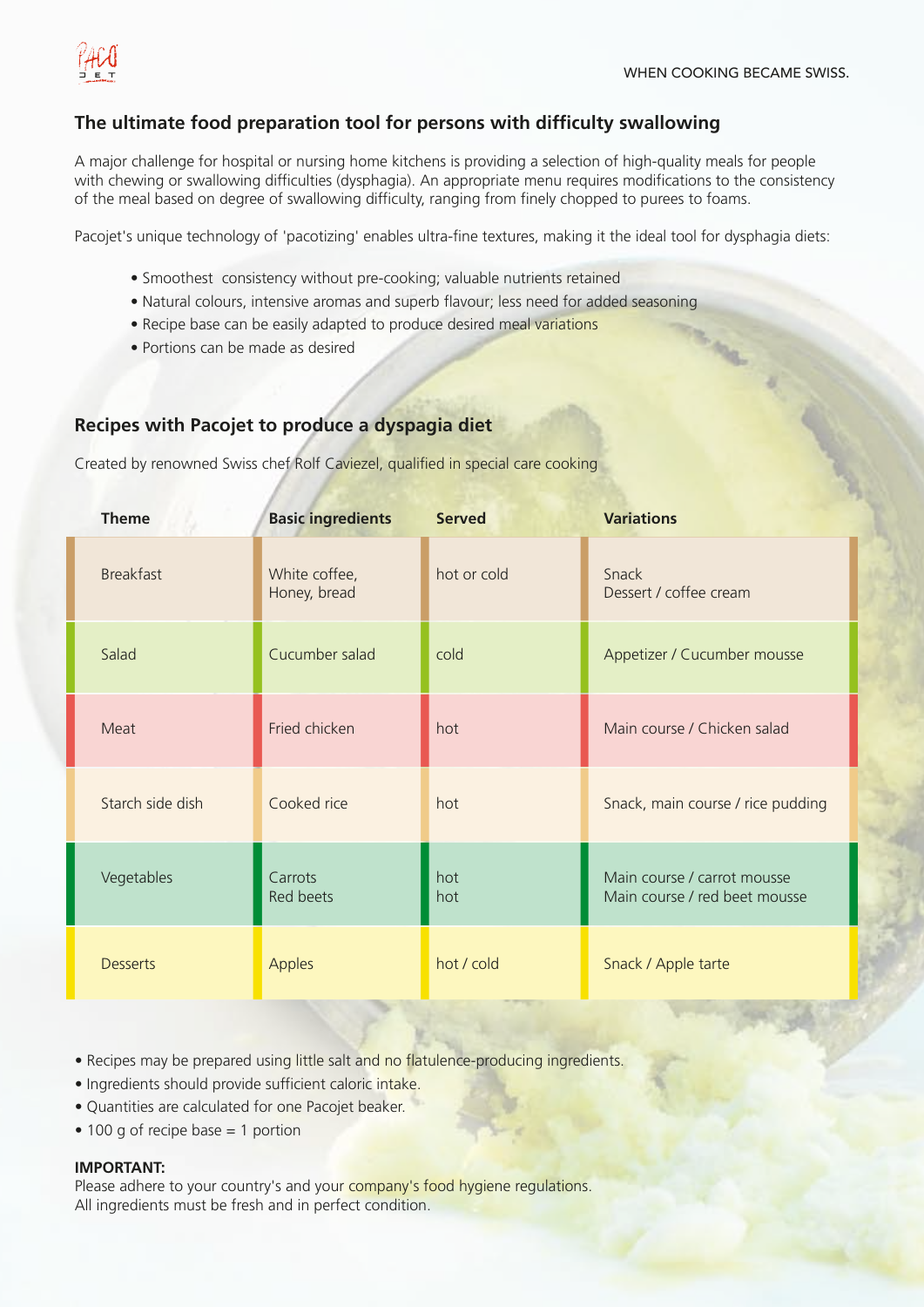





### **Theme: White Coffee** Dessert / Coffee Cream Custard

- 140 g Prepared coffee
- 10 g Sugar
- 200 g Cream
- 200 g Milk

Mix and place all ingredients in a pacotizing beaker and freeze to -22°C for at least 24 hours.

Remove the beaker from the freezer and pacotize twice to create the recipe base.

### **Serving Variations**

### Cream

Heat 100 g of the recipe base and thicken with xanthan gum or maltodextrin as desired.

### Flan

Add 50 g milk to the recipe base and heat, add 3 g of agar and bring to a boil. Pour into a cooking form. If preferred, gellan gum may be used instead of agar.

### Foam

Mix 150 g of the recipe base with 40 g of egg white and 50 g of quark. Place ingredients in a siphon and foam using 2 cartridges.



### **Theme: Breakfast** Bread Snack

- 35 g Sandwich bread without the crust
- 50 g Ouark
- 40 g Melted butter
- 230 g Milk
- 75 g Cream
- 30 g Honey

Cut the sandwich bread into cubes, mix all ingredients together, place in the pacotizing beaker and freeze to -22°C for 24 hours.

Remove the beaker from the freezer and pacotize twice to create the recipe base.

### **Serving Variations**

### Cream

Heat 100 g of the recipe base and thicken with xanthan gum or maltodextrin as desired.

### Flan

Mix 100 g of the recipe base with 50 g milk, heat and add 3 g of agar. Bring to a boil while stirring constantly. Pour into a cooking form. If preferred, gellan gum may be used instead of agar.

### Foam

Heat 200 g of the recipe base, then fold under 50 g egg whites and 20 g mascarpone using whisk. Place ingredients in a siphon and foam using 2 cartridges.

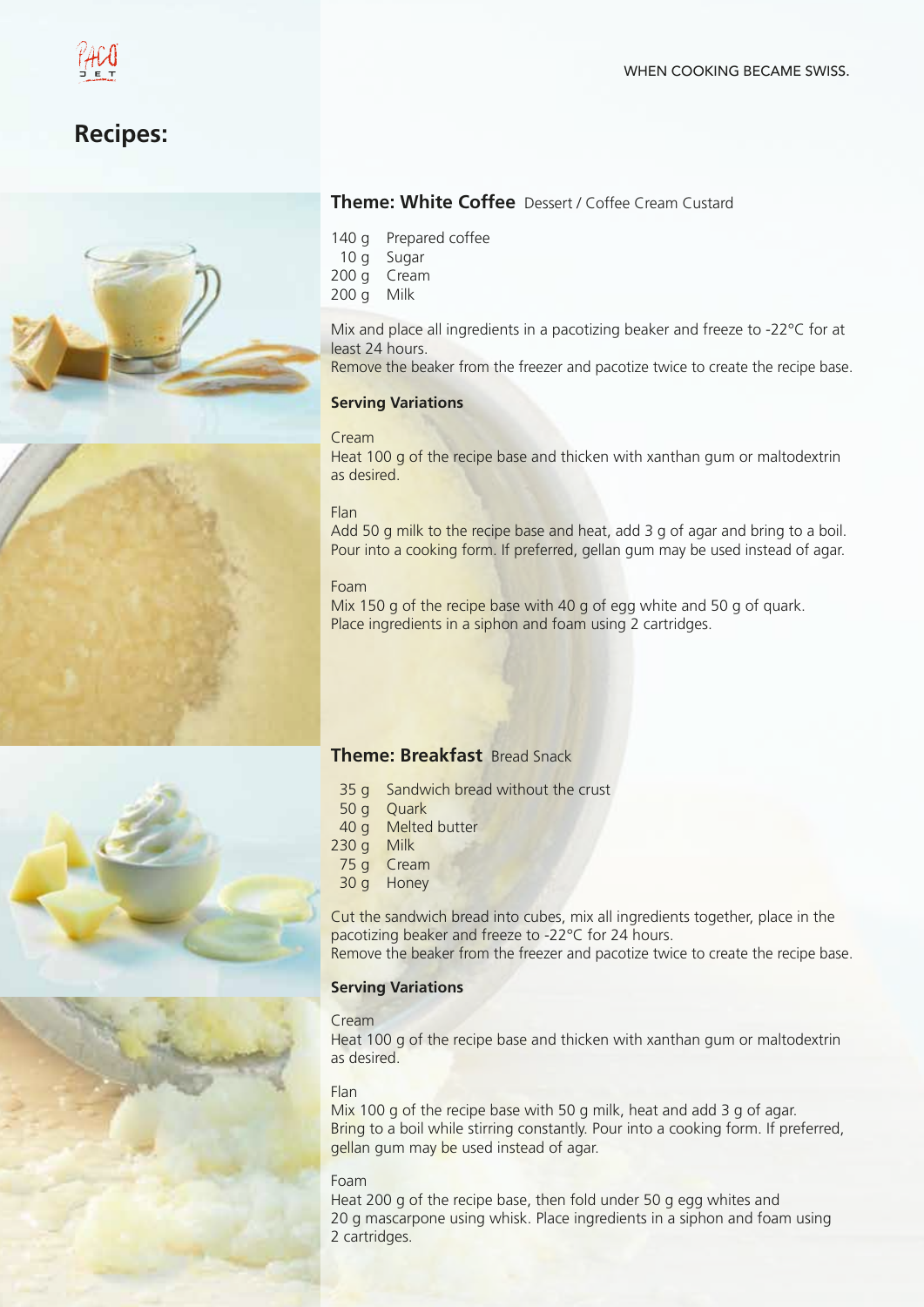### **Recipes:**





### **Theme: Cucumbers** Salad Snack

- 260 g Peeled cucumbers without cores
- 270 g Vegetable stock
- 10 g Olive oil
- 10 g Vinegar

Cut cucumbers into small cubes and mix the vegetable stock. Mix and place all ingredients in a pacotizing beaker and freeze to -22°C for at least 24 hours.

Remove the beaker from the freezer and pacotize twice to create the recipe base.

### **Serving Variations**

### Cream

Add 1 g xanthan gum or maltodextrin to 100 g of the recipe base to thicken. Other additives to modify texture can be used as well.

### Mousse

Whip 200 g cream with the Coupe Set whipping disc. Gently heat 200 g of the recipe base. Soften 5 g gelatin in cold water, remove and add to the warm mixture. Refrigerate until set then fold in the whipped cream.

### Foam

Mix 200 g recipe base, 100 g cream, 90 g mascarpone and 50 g egg whites. Place ingredients in a siphon and foam using 2 cartridges.

### **Theme Chicken** Main Course / Chicken Salad

- 250 g Chicken breast
- 100 g Vegetable stock
- 200 g Cream
- 20 g Egg whites
	- Salt and pepper to taste

Chop the chicken breast into cubes, place all ingredients in the pacotizing beaker and freeze to -22°C for at least 24 hours. Remove from freezer and pacotize twice to create the recipe base.

### **Serving Variations**

### Cream

50 g of recipe base, 160 g vegetable stock. Bring to a boil stirring constantly. Then thicken with xanthan gum or maltodextrin.

### Flan

Pour 100 g of the mixture into a cooking form and poach in the oven at 80°C.

### Roulade

100 g recipe base, season, add saffron for colour if desired. Spread mixture on plastic wrap then roll into a roulade using aluminum foil. Poach in the oven at 85° for approx. 30 min.

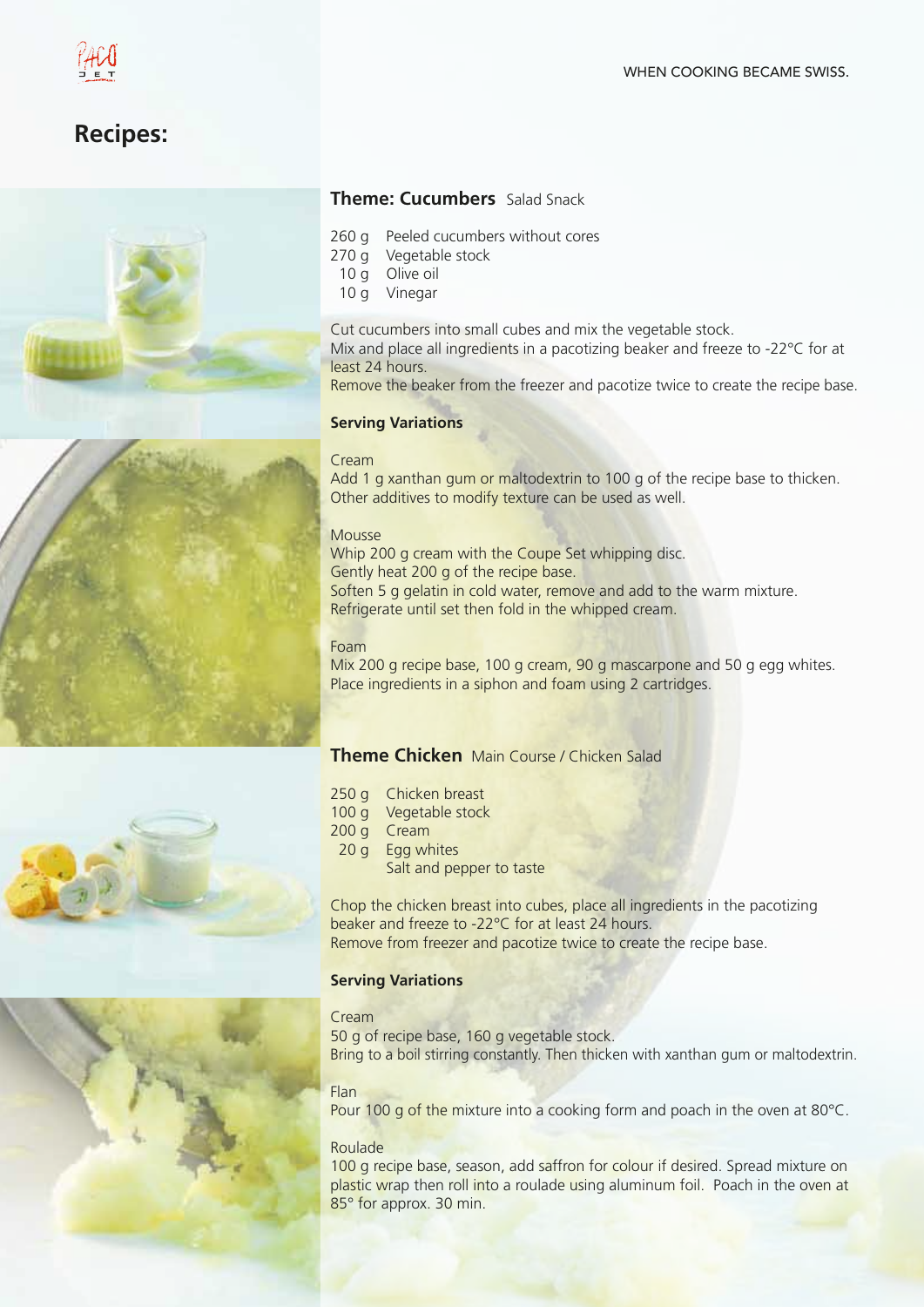## **Recipes:**





- 360 g Cooked rice
- 20 g Olive oil
- 320 g Vegetable Stock

Mix and place all ingredients in a pacotizing beaker and freeze to -22°C for at least 24 hours.

Remove the beaker from the freezer and pacotize twice to create the recipe base.

### **Serving Variations**

### Cream

Heat 100 g recipe base and add cream to achieve desired consistency. Season with salt and pepper.

### Sweet porridge

Heat 200 g of recipe base and add 6 g of sugar. Dust with a little cinnamon.

### Foam

Heat 200 g of recipe base, add 10 g sugar, and combine with 100 g quark and 100 g milk. Place in a siphon and foam using one cartridge. Spray out.

### **Theme: Carrots** Side Dish / Snack

360 g Carrots 375 g Vegetable stock

Cut carrots into cubes and place in the pacotizing beaker. Pour vegetable stock over the carrots and freeze to -22°C for at least 24 hours. Remove the beaker from the freezer and pacotize twice to create the recipe base.

### **Serving Variations**

### Cream

Place 100 g of the recipe base into a saucepan and heat while stirring constantly. Season and serve. Thicken with xanthan gum, maltodextrin of similar thickening agents as desired.

### Flan

Mix 100 g of the recipe base with 50 g whole eggs and season to taste. Pour into a cooking form and poach in the oven at 80°C.

### Sliced

Bring 100 g the recipe base, 50 g vegetable stock and 2 g agar to a boil and pour into a cooking form. If preferred, gellan gum may be used instead of agar.





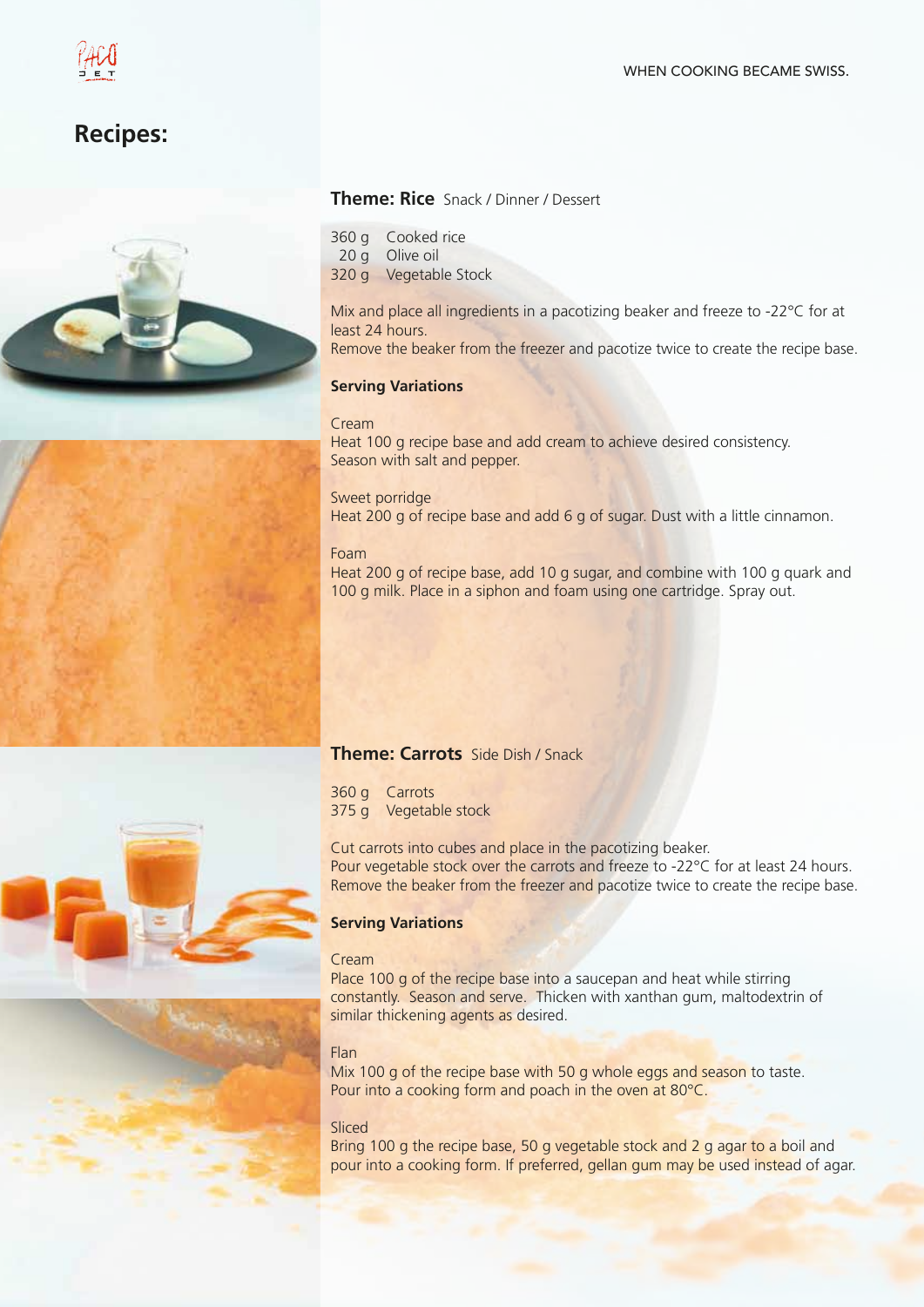### **Recipes:**









### **Theme: Beetroot** Side Dish / Salad

300 g Beetroot

350 g Vegetable Stock

Chop beetroot into small cubes.

Mix and place all ingredients in a pacotizing beaker and freeze to -22°C for at least 24 hours.

Remove the beaker from the freezer and pacotize twice to create the recipe base.

### **Serving Variations**

### Cream

Place 100 g of the recipe base into a saucepan and heat while stirring constantly. Season to taste and serve.

### Flan

Mix 100 g of the recipe base with 50 g whole eggs and season to taste. Pour into a glass casserole dish or small glass jars. Cover and poach in the oven at 80°C for 40 min.

### Beetroot salad

Heat 100 g of the recipe base in a saucepan with 2 g gellan gum or agar. Pour into a cooking form and cut when set.

### **Theme: Apple** Snack / Dessert

- 200 g Golden Delicious apples
	- 1 Piece of vanilla pod
- 20 g Butter
- 140 g Milk
- 280 g Cream
- 10 g Sugar
- 90 g Eggs

Chop apples into cubes, scrape out the pulp from the vanilla pod. Melt butter in a saucepan. Sauté apples in butter with vanilla pulp.

Whisk in milk, cream, sugar and eggs. Place in a saucepan. Heat liquid to 80°C while stirring constantly and add to apples.

Mix and place all ingredients in a pacotizing beaker and freeze to -22<sup>o</sup>C for at least 24 hours.

Remove the beaker from the freezer and pacotize twice to create the recipe base.

### **Serving Variations**

### Cream

Briefly heat 100 g of the recipe base in a saucepan. Sweeten if desired. Fold in 30 g quark under the mixture. Place into serving dishes and serve.

### **Sliced**

Briefly heat 100 g of the recipe base in a saucepan. Add 2 g gellan gum, bring to a boil and pour into the cooking form. If preferred, agar may be used instead of gellan gum.

Refreshing Shaved Ice Pacotize contents of beaker once and spoon out portions to serve.